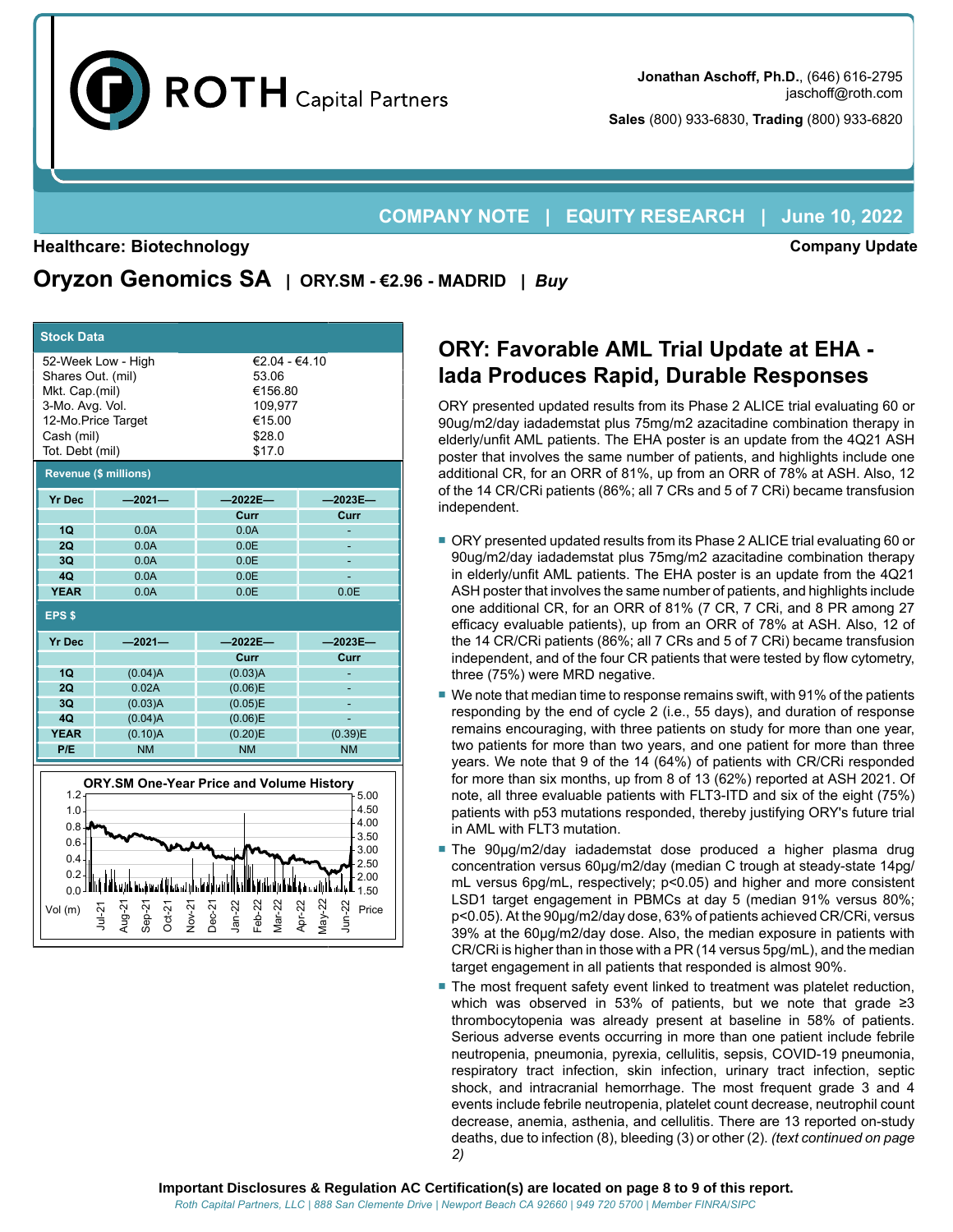- ORY was also recently awarded the Seal of Excellence, a quality label awarded by the European Commission, and a non-refundable public grant of €1.87 million (about \$2 million), which is slated to offset the cost of the iadademstat program in AML, particularly the ongoing FRIDA trial, and to develop the formulation and manufacturing processes for industrial production of iadademstat. The FRIDA trial will evaluate iadademstat plus gilteritinib in patients with rel/ref AML with FLT3 mutations.
- We note that the FDA recently granted Orphan Drug Designation (ODD) to iadademstat for small cell lung cancer (SCLC), and the drug already has ODD for AML in the U.S. and Europe. Orphan Drug Designation provides certain benefits, including market exclusivity upon regulatory approval if received, exemption of FDA application fees, and tax credits for qualified clinical trials.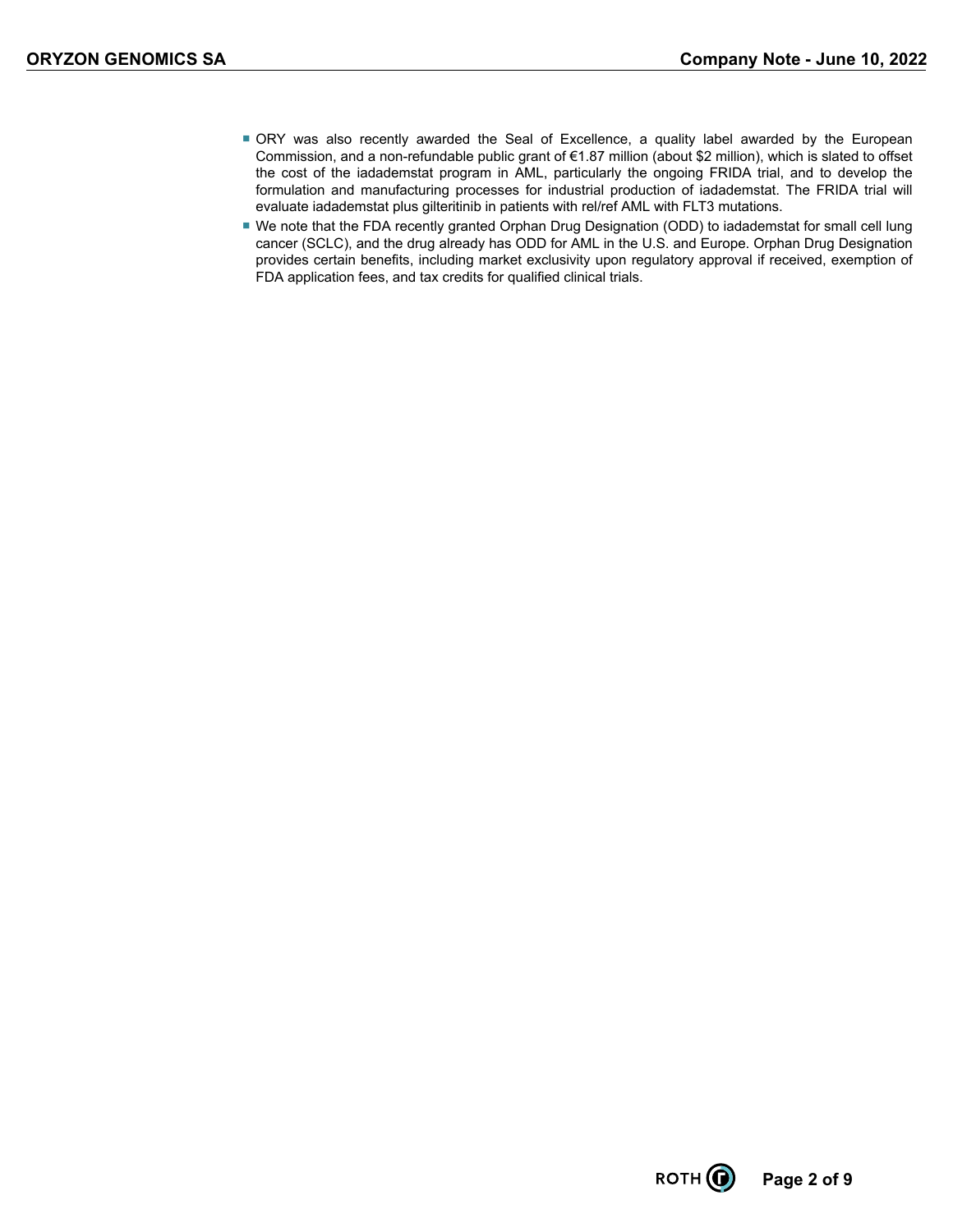### **VALUATION**

Our 12-month price target of €15, is based on a DCF analysis using a 40% discount rate that is applied to all cash flows and the terminal value, which is based on a 4x multiple of our projected 2030 operating income of \$1.42 billion. We arrive at this valuation by projecting future revenue from vafidemstat in borderline personality disorder and Kabuki syndrome, as well as iadademstat in AML and SCLC.

Factors that could impede shares of ORY.SM from achieving our price target include vafidemstat and iadademstat failing to generate statistically significant clinical results. Also, regulatory agencies could fail to approve these drugs even if pivotal clinical trials are statistical successes, due to the agency viewing the results as not clinically meaningful. Loss of key management personnel could also impede achieving our price target, as could smaller than projected commercial opportunity due to changes in market size, competitive landscape, and drug pricing and reimbursement.

### **RISKS**

- Clinical risk. ORY.SM's clinical staged products could fail to deliver statistically significant results in late-stage clinical trials, substantially reducing the value of ORY.SM's product candidates and therefore our target price.
- Regulatory risk. Even if successful in the clinic, ORY.SM's products could fail to be approved by domestic and/or foreign regulatory bodies, which would reduce ORY.SM's value and therefore our target price.
- Financing risk. ORY. SM will need additional capital to fund its operations, and such financing may not occur or it could be substantially dilutive to existing investors.
- Competitive risk. For any future approved ORY.SM products, they may not be well adopted in a competitive marketplace, which would adversely affect ORY.SM's value and therefore our target price.
- High stock price volatility. This issue is common among small-cap biotechnology companies with relatively low trading volumes.

### **COMPANY DESCRIPTION**

Founded in 2000 in Barcelona, Spain, Oryzon (ISIN Code: ES0167733015) is a clinical stage biopharmaceutical company considered as the European leader in epigenetics. Oryzon has one of the strongest portfolios in the field, with two LSD1 inhibitors, iadademstat and vafidemstat, in Phase II clinical trials, and other pipeline assets directed against other epigenetic targets. In addition, Oryzon has a strong platform for biomarker identification and target validation for a variety of malignant and neurological diseases.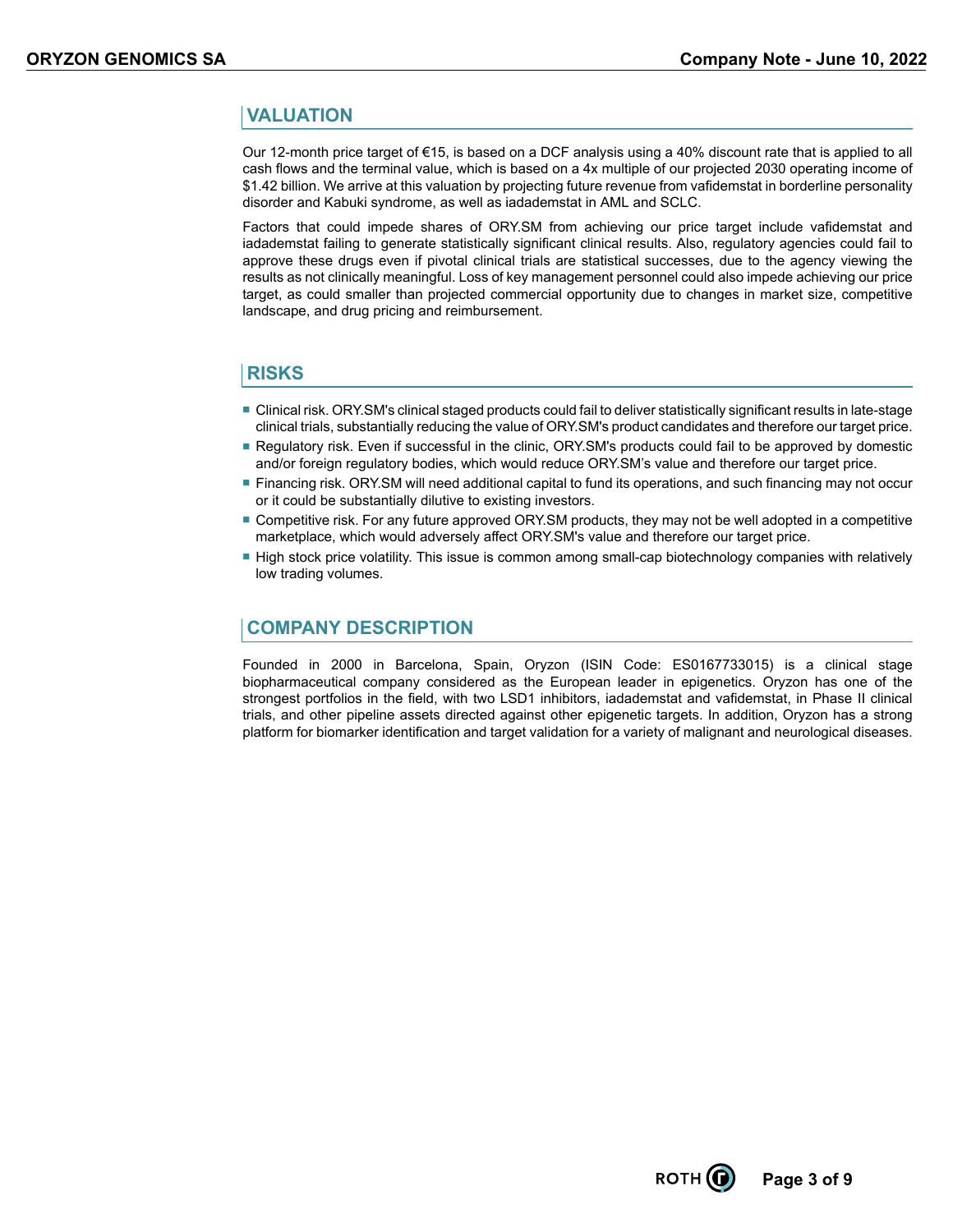| <b>Oryzon Genomics SA</b><br>Jonathan Aschoff, Ph.D. (646) 616-2795    |           |           |           |           |         |          |          |         |           |          |              |          |                   |           |           |
|------------------------------------------------------------------------|-----------|-----------|-----------|-----------|---------|----------|----------|---------|-----------|----------|--------------|----------|-------------------|-----------|-----------|
| <b>Income Statement</b>                                                |           |           |           |           |         |          |          |         |           |          |              |          | jaschoff@roth.com |           |           |
| <b>Fiscal Year ends December</b>                                       |           |           |           |           |         |          |          |         |           |          |              |          |                   |           |           |
| (in 000, except per share items)                                       |           |           |           |           |         |          |          |         |           |          |              |          |                   |           |           |
|                                                                        | 2017A     | 2018A     | 2019A     | 2020A     | 1021    | 2021     | 3Q21     | 4Q21    | 2021A     | 1Q22A    | <b>2Q22E</b> | 3Q22E    | 4Q22E             | 2022E     | 2023E     |
| Global jadademstat revenue                                             |           |           |           |           |         |          |          |         |           |          |              |          |                   |           |           |
| Global vafidemstat revenue                                             |           |           |           |           |         |          |          |         |           |          |              |          |                   |           |           |
| <b>Collaboration revenue</b>                                           | 20        |           |           |           |         |          |          |         |           |          |              |          |                   |           |           |
| <b>Total revenue</b>                                                   | 20        |           |           |           |         |          |          |         |           |          |              |          |                   |           |           |
| Cost of revenue                                                        |           |           |           |           |         |          |          |         |           |          |              |          |                   |           |           |
| R&D                                                                    | 6,363     | 8,489     | 12,647    | 13,591    | 4,278   | 2,928    | 3,982    | 3,930   | 15,118    | 4,228    | 4,524        | 4,841    | 5,179             | 18,772    | 24,404    |
| G&A                                                                    | 4,502     | 2,993     | 3,176     | 3,484     | 1,302   | 1,200    | 1,070    | 1,957   | 5,529     | 1,343    | 1,370        | 1,397    | 1,425             | 5,535     | 7,196     |
| <b>Total operating expenses</b>                                        | 10,865    | 11,482    | 15,823    | 17,075    | 5,580   | 4,128    | 5,052    | 5,887   | 20,647    | 5,571    | 5,894        | 6,238    | 6,605             | 24,307    | 31,600    |
| <b>Operating income</b>                                                | (10, 845) | (11, 482) | (15, 823) | (17, 075) | (5,580) | (4, 128) | (5,052)  | (5,887) | (20, 647) | (5,571)  | (5,894)      | (6, 238) | (6,605)           | (24, 307) | (31,600)  |
| Other income (net)                                                     | 5,659     | 8,143     | 11,522    | 11,805    | 3,536   | 2,256    | 3,252    | 3,466   | 12,510    | 3,826    | 3,000        | 3,000    | 3,000             | 12,826    | 6,000     |
| Net income (pretax)                                                    | (5, 186)  | (3, 339)  | (4, 301)  | (5,269)   | (2,044) | (1, 872) | (1,800)  | (2,421) | (8, 137)  | (1,745)  | (2,894)      | (3,238)  | (3,605)           | (11, 481) | (25,600)  |
| Net financial & tax                                                    | 1,047     | (1,991)   | (187)     | (1,098)   | 89      | (2,823)  | 36       | (62)    | (2,760)   | 67       | 50           | 50       | 50                | 217       | 239       |
| Net income                                                             | (6, 233)  | (1, 348)  | (4, 114)  | (4, 171)  | (2,133) | 951      | (1, 836) | (2,359) | (5, 377)  | (1, 812) | (2,944)      | (3,288)  | (3,655)           | (11, 698) | (25, 838) |
| <b>EPS</b> basic                                                       | (0.20)    | (0.04)    | (0.10)    | (0.08)    | (0.04)  | 0.02     | (0.03)   | (0.04)  | (0.10)    | (0.03)   | (0.06)       | (0.05)   | (0.06)            | (0.20)    | (0.39)    |
| <b>EPS diluted</b>                                                     | (0.20)    | (0.04)    | (0.10)    | (0.08)    | (0.04)  | 0.02     | (0.03)   | (0.04)  | (0.10)    | (0.03)   | (0.06)       | (0.05)   | (0.06)            | (0.20)    | (0.39)    |
| Basic shares outstanding                                               | 31,711    | 34,638    | 41,589    | 49,235    | 52,762  | 52,762   | 52,762   | 52,762  | 52,762    | 52,762   | 52,762       | 63,314   | 63,377            | 58,054    | 66,546    |
| Diluted shares outstanding                                             | 31,711    | 34,638    | 41,565    | 49,235    | 52,762  | 52,762   | 52,762   | 52,762  | 52,762    | 52,762   | 52,762       | 63,314   | 63,377            | 58,054    | 66,546    |
| Source: SEC filings, company press releases, and ROTH Capital Partners |           |           |           |           |         |          |          |         |           |          |              |          |                   |           |           |



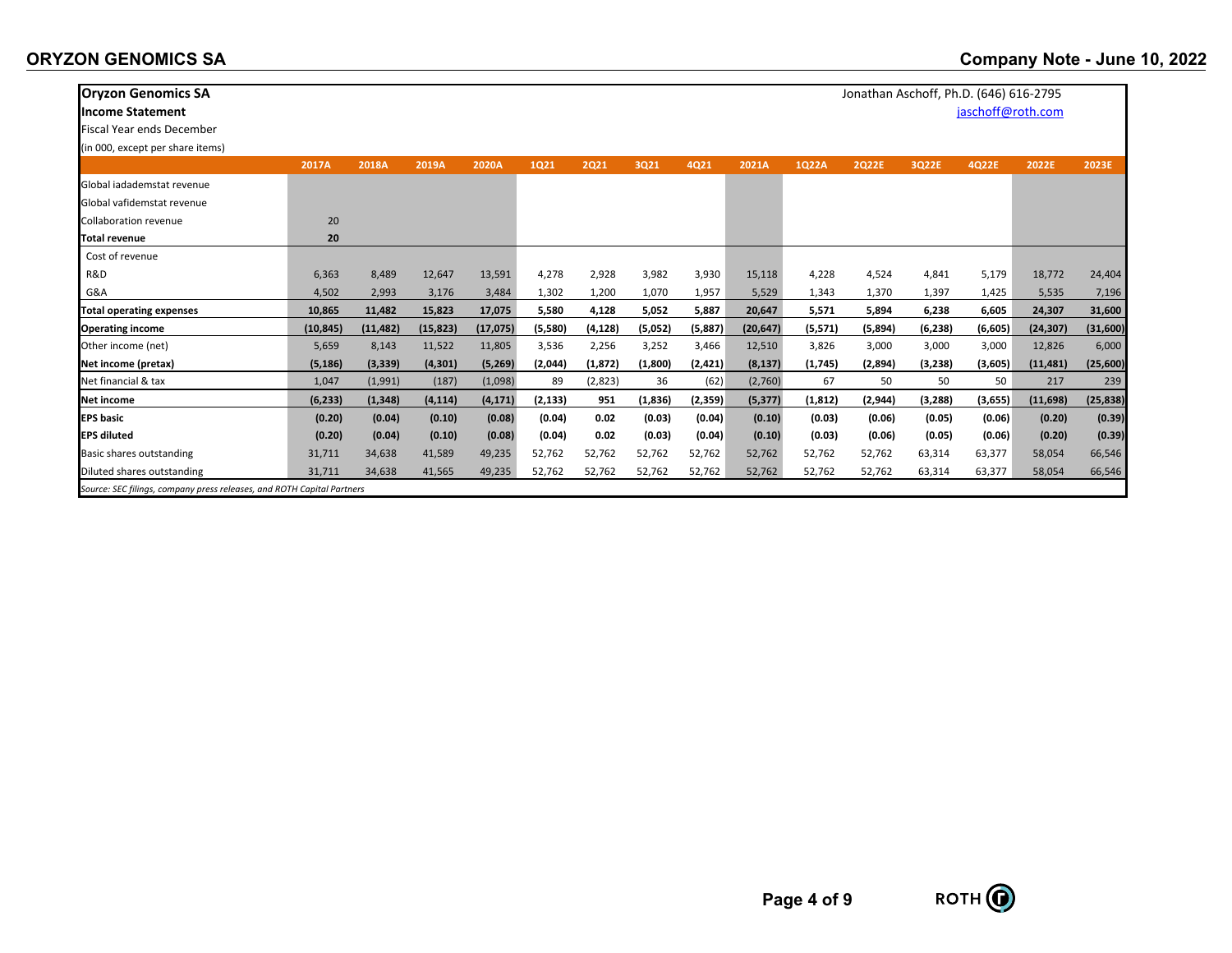| <b>ORYZON GENOMICS SA</b> |  |  |
|---------------------------|--|--|
|---------------------------|--|--|

| <b>Oryzon Genomics SA - Revenue Build</b>                                                                                |       |              |             |                |              | Jonathan Aschoff, Ph.D. (646) 616-2795 |              |
|--------------------------------------------------------------------------------------------------------------------------|-------|--------------|-------------|----------------|--------------|----------------------------------------|--------------|
| ladademstat AML                                                                                                          |       |              |             |                |              | jaschoff@roth.com                      |              |
|                                                                                                                          |       |              |             |                |              |                                        |              |
| <b>U.S. second-line AML market</b>                                                                                       | 2024E | 2025E        | 2026E       | 2027E          | <b>2028E</b> | 2029E                                  | 2030         |
| Incidence of second-line AML patients in U.S. (000)                                                                      |       | 6.4          | 6.4         | 6.4            | 6.5          | 6.5                                    | 6.5          |
| Percent market penetration                                                                                               |       | 1.0%         | 2.5%        | 4.5%           | 6.3%         | 6.6%                                   | 6.7%         |
| Number of patients treated (000)                                                                                         |       | 0.06         | 0.16        | 0.29           | 0.41         | 0.43                                   | 0.43         |
| Annual iadademstat net price                                                                                             |       | 90,000       | 91,800      | 93,636         | 95,509       | 97,419                                 | 99,367       |
| U.S. iadademstat AML revenue to Oryzon (000)                                                                             |       | 5,740        | 14,694      | 27,087         | 38,835       | 41,758                                 | 43,191       |
| <b>EU5 second-line AML market</b>                                                                                        | 2024E | <b>2025E</b> | 2026E       | 2027E          | 2028E        | 2029E                                  | <b>2030E</b> |
| Incidence of second-line AML patients in EU5 (000)                                                                       |       |              | 6.4         | 6.4            | 6.4          | 6.4                                    | 6.4          |
| Percent market penetration                                                                                               |       |              | 1.0%        | 2.0%           | 3.4%         | 4.4%                                   | 4.6%         |
| Number of patients treated (000)                                                                                         |       |              | 0.1         | 0.1            | 0.2          | 0.3                                    | 0.3          |
| Annual iadademstat net price                                                                                             |       |              | 70,000      | 70,000         | 70,000       | 70,000                                 | 70,000       |
| EU5 iadademstat AML revenue to Oryzon (000)                                                                              |       |              | 4,468       | 8,954          | 15,253       | 19,868                                 | 20,903       |
| <b>Total iadademstat AML revenue to Oryzon (000)</b>                                                                     | \$    | 5,740<br>-S  | $19,163$ \$ | 36,041<br>\$.  | 54,087<br>s  | 61,627<br>-\$                          | 64,095       |
| Source: SEC filings, company press releases, and ROTH Capital Partners                                                   |       |              |             |                |              |                                        |              |
|                                                                                                                          |       |              |             |                |              |                                        |              |
| <b>Oryzon Genomics SA - Revenue Build</b>                                                                                |       |              |             |                |              | Jonathan Aschoff, Ph.D. (646) 616-2795 |              |
| ladademstat SCLC                                                                                                         |       |              |             |                |              | jaschoff@roth.com                      |              |
| <b>U.S. first-line SCLC market</b>                                                                                       | 2024E | 2025E        | 2026E       | 2027E          | 2028E        | 2029E                                  | <b>2030E</b> |
| Incidence of first-line SCLC in U.S. (000)                                                                               |       | 30           | 30          | 30             | 31           | 31                                     | 31           |
| Percent market penetration                                                                                               |       | 0.5%         | 2.5%        | 6.3%           | 9.4%         | 11.3%                                  | 11.8%        |
| Number of patients treated (000)                                                                                         |       | $\mathbf 0$  | 1           | $\overline{2}$ | 3            | 3                                      | 4            |
| Annual iadademstat net price                                                                                             |       | 90,000       | 91,800      | 93,636         | 95,509       | 97,419                                 | 99,367       |
| U.S. iadademstat SCLC revenue to Oryzon (000)                                                                            |       | 13,594       | 69,605      | 178,203        | 273,741      | 336,399                                | 361,724      |
| <b>EU5 first-line SCLC market</b>                                                                                        | 2024E | 2025E        | 2026E       | 2027E          | <b>2028E</b> | 2029E                                  | <b>2030E</b> |
| Incidence of first-line SCLC in EU5 (000)                                                                                |       |              | 30          | 30             | 30           | 30                                     | 30           |
| Percent market penetration                                                                                               |       |              | 0.5%        | 2.0%           | 5.0%         | 7.0%                                   | 8.1%         |
| Number of patients treated (000)                                                                                         |       |              | 0.1         | 0.6            | 1.5          | 2.1                                    | 2.4          |
| Annual iadademstat net price                                                                                             |       |              | 70,000      | 70,000         | 70,000       | 70,000                                 | 70,000       |
| EU5 iadademstat SCLC revenue to Oryzon (000)                                                                             |       |              |             |                |              |                                        |              |
|                                                                                                                          |       |              | 10,426      | 41,787         | 104,676      | 146,839                                | 169,203      |
|                                                                                                                          |       |              |             |                |              |                                        |              |
| Total iadademstat SCLC revenue to Oryzon (000)<br>Source: SEC filings, company press releases, and ROTH Capital Partners | Ŝ.    | 13,594<br>S  | 80,031<br>S | 219,989<br>S   | 378,416<br>S | 483,238<br>S.                          | 530,927      |

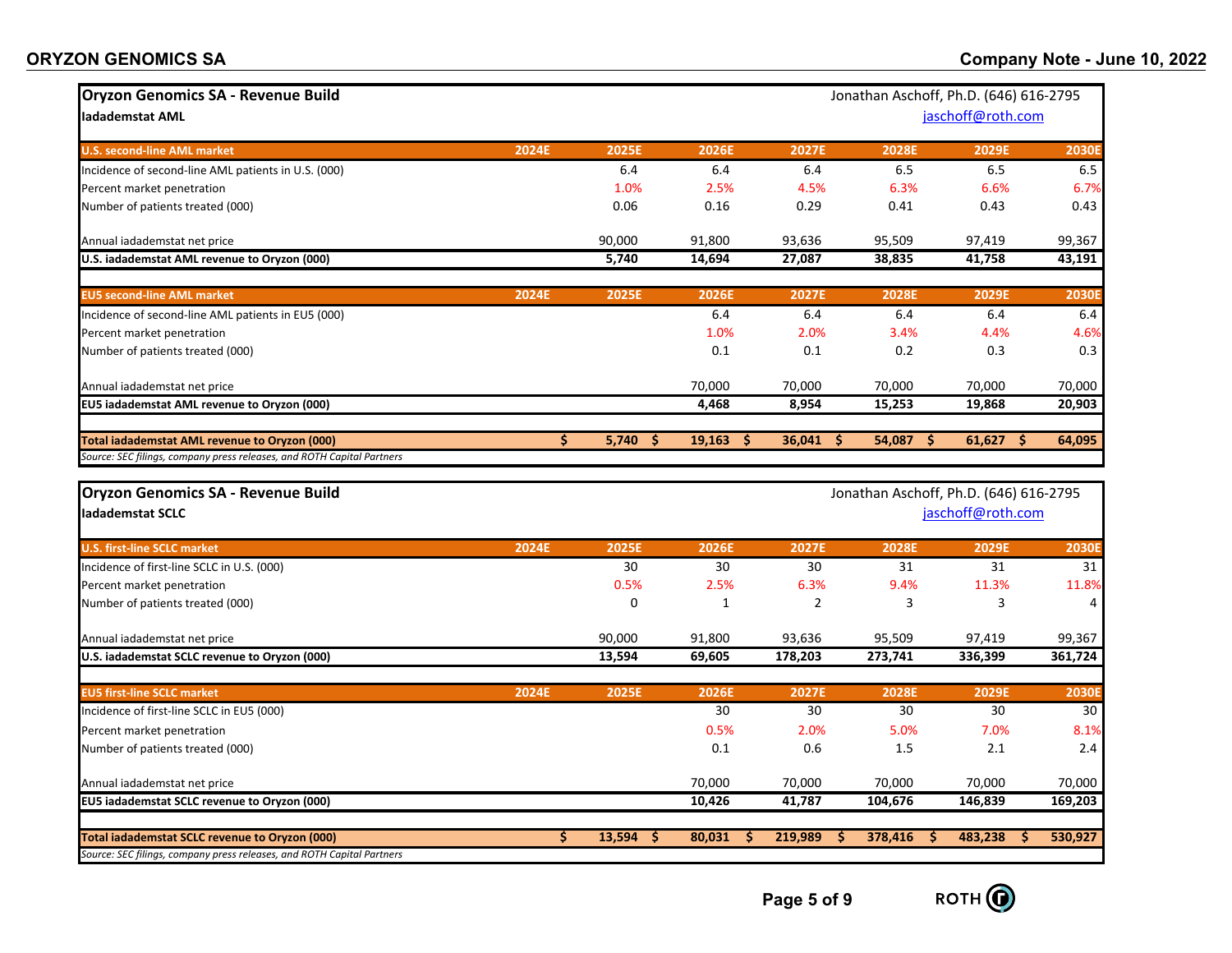| <b>Oryzon Genomics SA - Revenue Build</b><br>Jonathan Aschoff, Ph.D. (646) 616-2795<br>jaschoff@roth.com<br><b>Vafidemstat BPD</b> |                   |              |              |                     |                   |                                                             |              |  |
|------------------------------------------------------------------------------------------------------------------------------------|-------------------|--------------|--------------|---------------------|-------------------|-------------------------------------------------------------|--------------|--|
| <b>U.S. BPD market</b>                                                                                                             | 2024E             | 2025E        | 2026E        | 2027E               | 2028E             | 2029E                                                       | <b>2030E</b> |  |
| Incidence of BPD in U.S. (000)                                                                                                     |                   | 3,356        | 3,370        | 3,383               | 3,397             | 3,410                                                       | 3,424        |  |
| Percent market penetration                                                                                                         |                   | 1.0%         | 2.0%         | 2.5%                | 2.8%              | 2.9%                                                        | 3.0%         |  |
| Number of patients treated (000)                                                                                                   |                   | 34           | 67           | 85                  | 93                | 98                                                          | 104          |  |
| Annual vafidemstat net price (capsule formulation)                                                                                 |                   | 35,000       | 35,700       | 36,414              | 37,142            | 37,885                                                      | 38,643       |  |
| EU5 BPD revenue to future partner (000)                                                                                            |                   | 1,174,760    | 2,406,097    | 3,080,044           | 3,469,633         | 3,730,841                                                   | 4,011,713    |  |
| royalty rate                                                                                                                       |                   | 15%          | 15%          | 15%                 | 15%               | 15%                                                         | 15%          |  |
| U.S. vafidemstat BPD royalty revenue to Oryzon (000)                                                                               |                   | 176,214      | 360,914      | 462,007             | 520,445           | 559,626                                                     | 601,757      |  |
| <b>EU5 BPD market</b>                                                                                                              | 2024E             | 2025E        | <b>2026E</b> | 2027E               | 2028E             | 2029E                                                       | <b>2030E</b> |  |
| Incidence of BPD in EU5 (000)                                                                                                      |                   |              | 3,273        | 3,280               | 3,287             | 3,293                                                       | 3,300        |  |
| Percent market penetration                                                                                                         |                   |              | 1.0%         | 2.0%                | 2.5%              | 2.8%                                                        | 2.9%         |  |
| Number of patients treated (000)                                                                                                   |                   |              | 32.7         | 65.6                | 82.2              | 90.6                                                        | 95.3         |  |
| Annual vafidemstat net price (capsule formulation)                                                                                 |                   |              | 25,000       | 25,000              | 25,000            | 25,000                                                      | 25,000       |  |
| EU5 BPD revenue to future partner (000)                                                                                            |                   |              | 818,355      | 1,639,984           | 2,054,080         | 2,264,007                                                   | 2,381,962    |  |
| royalty rate                                                                                                                       |                   |              | 15%          | 15%                 | 15%               | 15%                                                         | 15%          |  |
| EU5 vafidemstat BPD royalty revenue to Oryzon (000)                                                                                |                   |              | 122,753      | 245,998             | 308,112           | 339,601                                                     | 357,294      |  |
| Total vafidemstat BPD royalty revenue to Oryzon (000)                                                                              | s                 | $176,214$ \$ | 483,668      | 708,004<br>-S<br>-S | $828,557$ \$      | $899,227$ \$                                                | 959,051      |  |
| Source: SEC filings, company press releases, and ROTH Capital Partners                                                             |                   |              |              |                     |                   |                                                             |              |  |
| <b>Oryzon Genomics SA - Revenue Build</b><br>Vafidemstat Kabuki syndrome                                                           |                   |              |              |                     |                   | Jonathan Aschoff, Ph.D. (646) 616-2795<br>jaschoff@roth.com |              |  |
| <b>U.S. Kabuki syndrome market</b>                                                                                                 | 2024E             | 2025E        | 2026E        | 2027E               | 2028E             | 2029E                                                       | 2030E        |  |
| Incidence of Kabuki syndrome in U.S. (000)                                                                                         | 3.0               | 3.0          | 3.0          | 3.0                 | 3.1               | 3.1                                                         | 3.1          |  |
| Percent market penetration                                                                                                         | 1.0%              | 3.0%         | 6.0%         | 10.2%               | 15.3%             | 19.9%                                                       | 23.9%        |  |
| Number of patients treated (000)                                                                                                   | 0.03              | 0.1          | 0.2          | 0.3                 | 0.5               | 0.6                                                         | 0.7          |  |
| Annual vafidemstat net price (pediatric liquid formulation)                                                                        | 125,000           | 127,500      | 130,050      | 132,651             | 135,304           | 138,010                                                     | 140,770      |  |
| U.S. vafidemstat Kabuki syndrome revenue to Oryzon (000)                                                                           | 3,761             | 11,555       | 23,666       | 41,200              | 63,289            | 84,257                                                      | 103,543      |  |
| <b>EU5 Kabuki syndrome market</b>                                                                                                  | 2024E             | 2025E        | 2026E        | 2027E               | <b>2028E</b>      | 2029E                                                       | <b>2030E</b> |  |
| Incidence of Kabuki syndrome in EU5 (000)                                                                                          |                   | 2.2          | 2.2          | 2.2                 | 2.2               | 2.2                                                         | 2.2          |  |
| Percent market penetration                                                                                                         |                   | 1.0%         | 3.0%         | 6.0%                | 10.2%             | 15.3%                                                       | 19.9%        |  |
| Number of patients treated (000)                                                                                                   |                   | 0.02         | 0.1          | 0.1                 | 0.2               | 0.3                                                         | 0.4          |  |
| Annual vafidemstat net price (pediatric liquid formulation)                                                                        |                   | 100,000      | 100,000      | 100,000             | 100,000           | 100,000                                                     | 100,000      |  |
| EU5 vafidemstat Kabuki syndrome revenue to Oryzon (000)                                                                            |                   | 2,156        | 6,481        | 12,989              | 22,125            | 33,254                                                      | 43,316       |  |
| Total Kabuki syndrome revenue to Oryzon (000)<br>Source: SEC filings, company press releases, and ROTH Capital Partners            | 3,761<br>S.<br>-S | 13,711<br>-S | 30,147       | 54,189<br>-S        | 85,414<br>S<br>-S | 117,510<br>-S                                               | 146,859      |  |

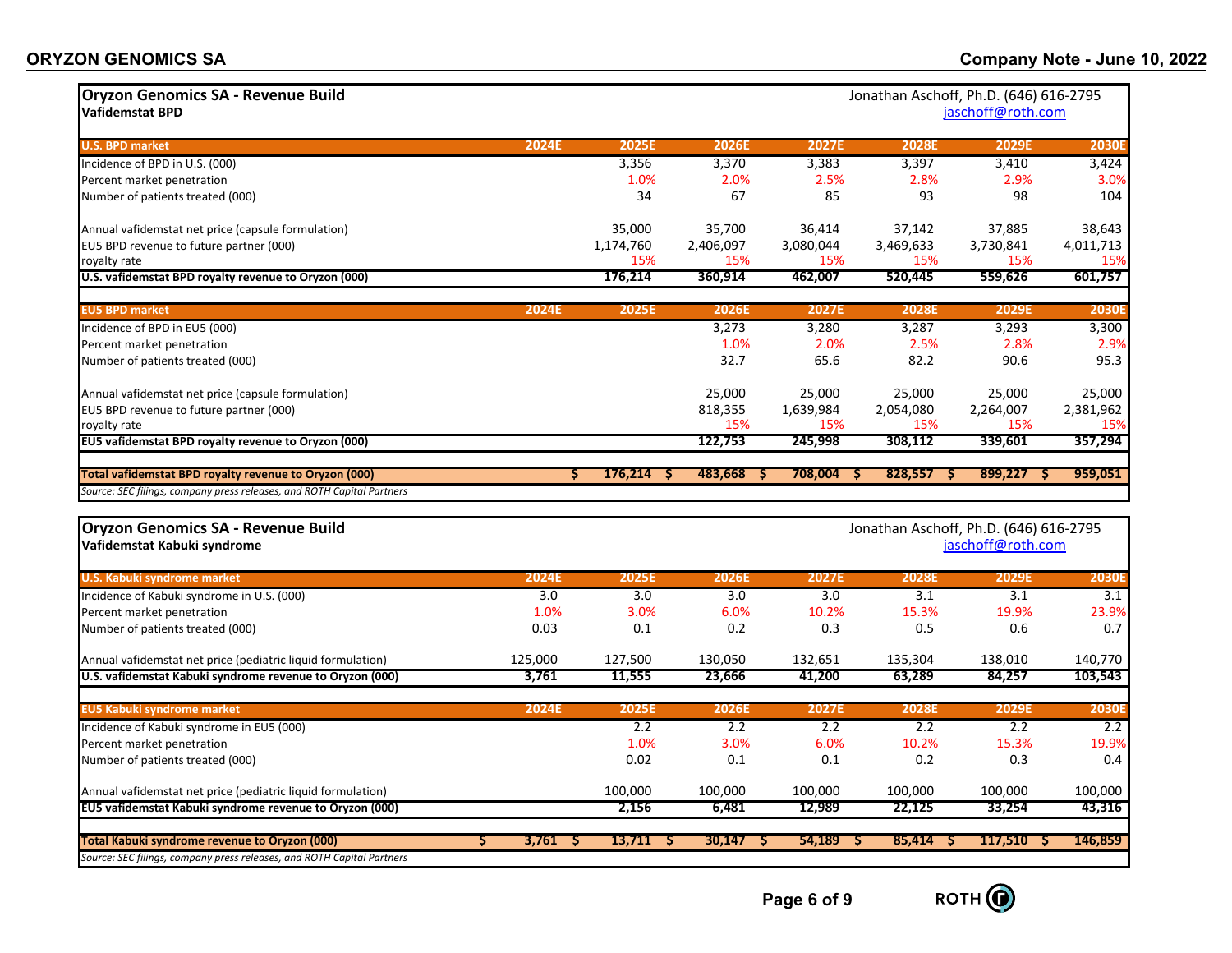## **ORYZON GENOMICS SA**

|              | Oryzon Genomics SA - Discounted Cash Flow Model |           |                |                |                           |                                  |                        |                        |                               |                     |                         |                         |                    | Jonathan Aschoff, Ph.D. (646) 616-2795 |                    |
|--------------|-------------------------------------------------|-----------|----------------|----------------|---------------------------|----------------------------------|------------------------|------------------------|-------------------------------|---------------------|-------------------------|-------------------------|--------------------|----------------------------------------|--------------------|
|              |                                                 |           |                |                |                           |                                  |                        |                        |                               |                     |                         |                         |                    |                                        | jaschoff@roth.com  |
|              |                                                 |           | 12/31/2018     | 12/31/2019     | 12/31/2020                | 12/31/2021                       | 12/31/2022             | 12/31/2023             | 12/31/2024                    | 12/31/2025          | 12/31/2026              | 12/31/2027              | 12/31/2028         | 12/31/2029                             | 12/31/2030         |
| EBIT         |                                                 |           | (11, 482)      | (15, 823)      | (17,075)                  | (20, 647)                        | (24, 307)              | (31,600)               | (49, 340)                     | 125,190             | 454,446                 | 824,029                 | 1,117,078          | 1,307,017                              | 1,429,298          |
| Taxes        |                                                 |           | (1,991)        | (187)          | (1,098)                   | (2,760)                          | 217                    | 239                    | 263                           | 289                 | 113,612                 | 206,007                 | 279,270            | 326,754                                | 357,324            |
|              | <b>JOPAT</b>                                    |           | (9, 491)       | (15, 636)      | (15, 977)                 | (17, 887)                        | (24, 524)              | (31, 838)              | (49, 603)                     | 124,901             | 340,835                 | 618,022                 | 837,809            | 980,262                                | 1,071,973          |
|              | Dep. & Amor.<br>EBITDA                          |           | (11, 482)      | (15, 823)      | $\sim$<br>(17, 075)       | $\sim$<br>(20, 647)              | (24, 307)              | (31,600)               | (49, 340)                     | 125,190             | $\sim$<br>454,446       | 824,029                 | 1,117,078          | 1,307,017                              | 1,429,298          |
|              |                                                 |           |                |                |                           |                                  |                        |                        |                               |                     |                         |                         |                    |                                        |                    |
|              |                                                 |           |                |                |                           | TP date                          | 6/3/2023               |                        |                               |                     |                         |                         |                    |                                        |                    |
|              |                                                 |           |                |                |                           |                                  | $-0.42$                | 0.58                   | 1.58                          | 2.58                | 3.58                    | 4.58                    | 5.58               | 6.58                                   | 7.58               |
| Discount     | A                                               | $\ddot{}$ |                |                | в.                        |                                  |                        |                        | $=$                           |                     |                         | C                       |                    |                                        |                    |
| rate         | PV of CF's                                      |           |                |                |                           | PV of TV as a Multiple of Ebitda |                        |                        |                               |                     |                         | <b>Enterprise Value</b> |                    |                                        |                    |
|              | 2017 - 2025                                     |           | $\mathbf{2}$   | 3              | 4                         | 5                                | 6                      | $\overline{7}$         |                               | $\overline{2}$      | $\overline{\mathbf{3}}$ | $\overline{4}$          | 5                  | 6                                      | $7^{\circ}$        |
| 30.0%        | 810,400<br>Ś                                    |           | 391,454        | 587,181        | 782,908                   | 978,635                          | 1,174,362              | 1,370,089              |                               | 1,201,854           | 1,397,581               | 1,593,308               | 1,789,035          | 1,984,762                              | 2,180,489          |
| 35.0%        | 648,531<br>S                                    |           | 294,085        | 441,127        | 588,170                   | 735,212                          | 882,255                | 1,029,297              |                               | 942,616             | 1,089,659               | 1,236,701               | 1,383,744          | 1,530,786                              | 1,677,829          |
| 40.0%        | 522,648<br>Ś                                    |           | 223,245        | 334,868        | 446,491                   | 558,113                          | 669,736                | 781,359                |                               | 745,893             | 857,516                 | 969,139                 | 1,080,761          | 1,192,384                              | 1,304,007          |
| 45.0%        | 423,626<br>Ś                                    |           | 171,117        | 256,675        | 342,234                   | 427,792                          | 513,351                | 598,909                |                               | 594,743             | 680,302                 | 765,860                 | 851,418            | 936,977                                | 1,022,535          |
| 50.0%        | 344,908<br>Ś                                    |           | 132,348        | 198,523        | 264,697                   | 330,871                          | 397,045                | 463,219                |                               | 477,256             | 543,431                 | 609,605                 | 675,779            | 741,953                                | 808,127            |
|              | D                                               | $\equiv$  |                |                | <b>Total Equity Value</b> |                                  |                        |                        |                               |                     |                         | Value Per Diluted Share |                    |                                        |                    |
|              | Net Debt                                        |           | $\overline{2}$ | $\overline{3}$ | $\overline{4}$            | -5                               | 6                      | $\overline{7}$         |                               | 2                   | $\overline{\mathbf{3}}$ | $\overline{4}$          | -5                 | 6                                      | $\overline{7}$     |
| 30.0%        | (10, 500)                                       |           | 1,212,354      | 1,408,081      | 1,603,808                 | 1,799,535                        | 1,995,262              | 2,190,989              |                               | \$19.13             | \$22.22                 | \$25.31                 | \$28.39            | \$31.48                                | \$34.57            |
| 35.0%        | (10, 500)                                       |           | 953,116        | 1,100,159      | 1,247,201                 | 1,394,244                        | 1,541,286              | 1,688,329              |                               | \$15.04             | \$17.36                 | \$19.68                 | \$22.00            | \$24.32                                | \$26.64            |
| 40.0%        | (10, 500)                                       |           | 756,393        | 868,016        | 979,639                   | 1,091,261                        | 1,202,884              | 1,314,507              |                               | \$11.93             | \$13.70                 | \$15.46                 | \$17.22            | \$18.98                                | \$20.74            |
| 45.0%        | (10, 500)                                       |           | 605,243        | 690,802        | 776,360                   | 861,918                          | 947,477                | 1,033,035              |                               | \$9.55              | \$10.90                 | \$12.25                 | \$13.60            | \$14.95                                | \$16.30            |
| 50.0%        | (10, 500)                                       |           | 487,756        | 553,931        | 620,105                   | 686,279                          | 752,453                | 818,627                |                               | \$7.70              | \$8.74                  | \$9.78                  | \$10.83            | \$11.87                                | \$12.92            |
|              |                                                 |           |                |                |                           |                                  |                        |                        |                               |                     |                         |                         |                    |                                        |                    |
| <b>NOPAT</b> | PV<br>810,400                                   | 2012      | 2013           | 2014           | 2015                      | 2016                             | 2017<br>$(27, 395)$ \$ | 2018<br>$(27, 358)$ \$ | 2019<br>$(32,786)$ \$         | 2020<br>$63,505$ \$ | 2021<br>133,305 \$      | 2022<br>185,935 \$      | 2023<br>193,892 \$ | 2024<br>174,507 \$                     | 2025               |
|              | 648,531                                         |           |                |                |                           |                                  | \$<br>$(27, 835)$ \$   | $(26,767)$ \$          | $(30,891)$ \$                 | 57,618 \$           | 116,466 \$              | 156,432 \$              | 157,084 \$         | 136,143 \$                             | 146,795<br>110,282 |
|              | 522,648                                         |           |                |                |                           |                                  | $(28, 265)$ \$         |                        | $(26,211)$ \$ $(29,168)$ \$   | 52,461 \$           | $102,255$ \$            | 132,440 \$              | 128,242 \$         | 107,177 \$                             |                    |
|              | 423,626                                         |           |                |                |                           |                                  | $(28, 687)$ \$         |                        | $(25,684)$ \$ $(27,596)$ \$   | 47,923 \$           | 90,189 \$               | 112,784 \$              | 105,444 \$         | 85,084 \$                              | 64,169             |
|              | 344,908                                         |           |                |                |                           |                                  | \$.<br>$(29, 100)$ \$  |                        | $(25, 186)$ \$ $(26, 159)$ \$ | 43,913 \$           | 79,887 \$               | 96,570 \$               | 87,276 \$          | 68,077 \$                              |                    |
|              | PV                                              | 2012      | 2013           | 2014           | 2015                      | 2016                             | 2017                   | 2018                   | 2019                          | 2020                | 2021                    | 2022                    | 2023               | 2024                                   | 2025               |
| EBITDA       | 1,089,313                                       |           |                |                |                           |                                  | $(27, 153)$ \$<br>Ś.   | $(27, 153)$ \$         | $(32,613)$ \$                 | 63,652 \$           | 177,739 \$              | 247,914 \$              | 258,522 \$         | 232,676 \$                             | 195,727            |
|              | 874,744                                         |           |                |                |                           |                                  | $(27,589)$ \$<br>Ś     |                        | $(26,567)$ \$ $(30,727)$ \$   | 57,751 \$           | 155,288 \$              | 208,576 \$              | 209,446 \$         | 181,524 \$                             | 147,042            |
|              | 707,980                                         |           |                |                |                           |                                  | $(28,015)$ \$          |                        | $(26,014)$ \$ $(29,013)$ \$   | 52,582 \$           | 136,340 \$              | 176,586 \$              | 170,989 \$         | 142,902 \$                             | 111,623            |
|              | 576,886                                         |           |                |                |                           |                                  | $(28, 433)$ \$         |                        | $(25,492)$ \$ $(27,450)$ \$   | 48,034 \$           | 120,253 \$              | 150,379 \$              | 140,592 \$         | 113,446 \$                             | 85,558             |
|              | 472,741                                         |           |                |                |                           |                                  | $(28, 843)$ \$         | $(24,997)$ \$          | $(26,020)$ \$                 |                     | 106,516 \$              | 128,760 \$              | 116,368 \$         | 90,769 \$                              | 66,174             |
|              |                                                 |           |                |                |                           |                                  |                        |                        |                               | 44,014 \$           |                         |                         |                    |                                        |                    |

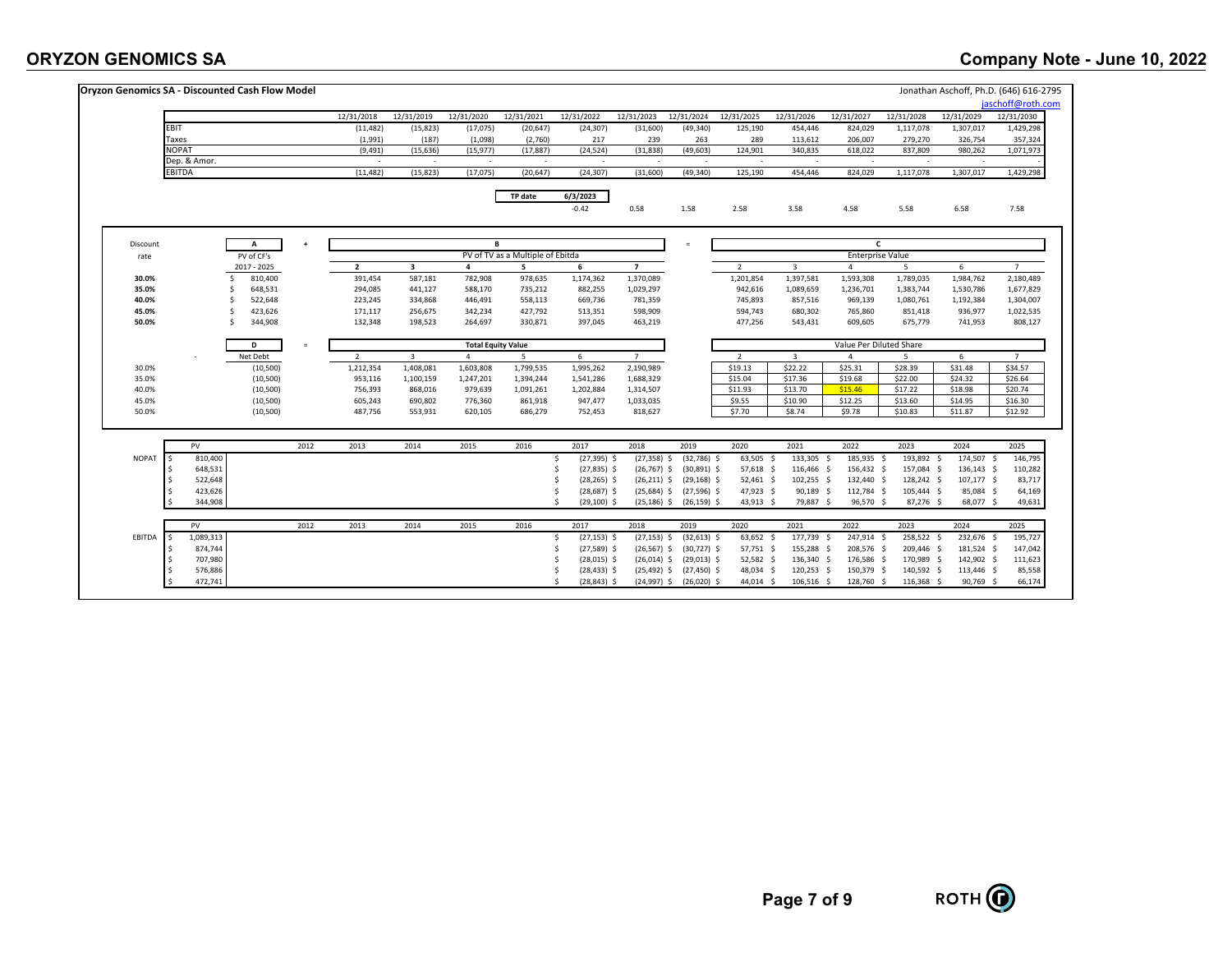Regulation Analyst Certification ("Reg AC"): The research analyst primarily responsible for the content of this report certifies the following under Reg AC: I hereby certify that all views expressed in this report accurately reflect my personal views about the subject company or companies and its or their securities. I also certify that no part of my compensation was, is or will be, directly or indirectly, related to the specific recommendations or views expressed in this report.

#### **Disclosures:**

Shares of Oryzon Genomics SA may be subject to the Securities and Exchange Commission's Penny Stock Rules, which may set forth sales practice requirements for certain low-priced securities.



Each box on the Rating and Price Target History chart above represents a date on which an analyst made a change to a rating or price target, except for the first box, which may only represent the first note written during the past three years. **Distribution Ratings/IB Services** shows the number of companies in each rating category from which Roth or an affiliate received compensation for investment banking services in the past 12 month. **Distribution of IB Services Firmwide**

|                                              |       |         | <b>IB Serv./Past 12 Mos.</b><br>as of 06/10/22 |                |  |  |  |  |
|----------------------------------------------|-------|---------|------------------------------------------------|----------------|--|--|--|--|
| Rating<br>Buy [B]<br>Neutral [N]<br>Sell [S] | Count | Percent | Count                                          | <b>Percent</b> |  |  |  |  |
|                                              | 343   | 81.86   | 226                                            | 65.89          |  |  |  |  |
|                                              | 46    | 10.98   | 27                                             | 58.70          |  |  |  |  |
|                                              | 2     | 0.48    | 1                                              | 50.00          |  |  |  |  |
| <b>Under Review [UR]</b>                     | 25    | 5.97    | 17                                             | 68.00          |  |  |  |  |

Our rating system attempts to incorporate industry, company and/or overall market risk and volatility. Consequently, at any given point in time, our investment rating on a stock and its implied price movement may not correspond to the stated 12 month price target.

Ratings System Definitions - ROTH employs a rating system based on the following:

**Buy:** A rating, which at the time it is instituted and or reiterated, that indicates an expectation of a total return of at least 10% over the next 12 months.

**Neutral:** A rating, which at the time it is instituted and or reiterated, that indicates an expectation of a total return between negative 10% and 10% over the next 12 months.

**Sell:** A rating, which at the time it is instituted and or reiterated, that indicates an expectation that the price will depreciate by more than 10% over the next 12 months.

**Under Review [UR]:** A rating, which at the time it is instituted and or reiterated, indicates the temporary removal of the prior rating, price target and estimates for the security. Prior rating, price target and estimates should no longer be relied upon for UR-rated securities.

**Not Covered [NC]:** ROTH does not publish research or have an opinion about this security.

ROTH Capital Partners, LLC expects to receive or intends to seek compensation for investment banking or other business relationships with the covered companies mentioned in this report in the next three months. The material, information and facts discussed in this report other than the information regarding ROTH Capital Partners, LLC and its affiliates, are from